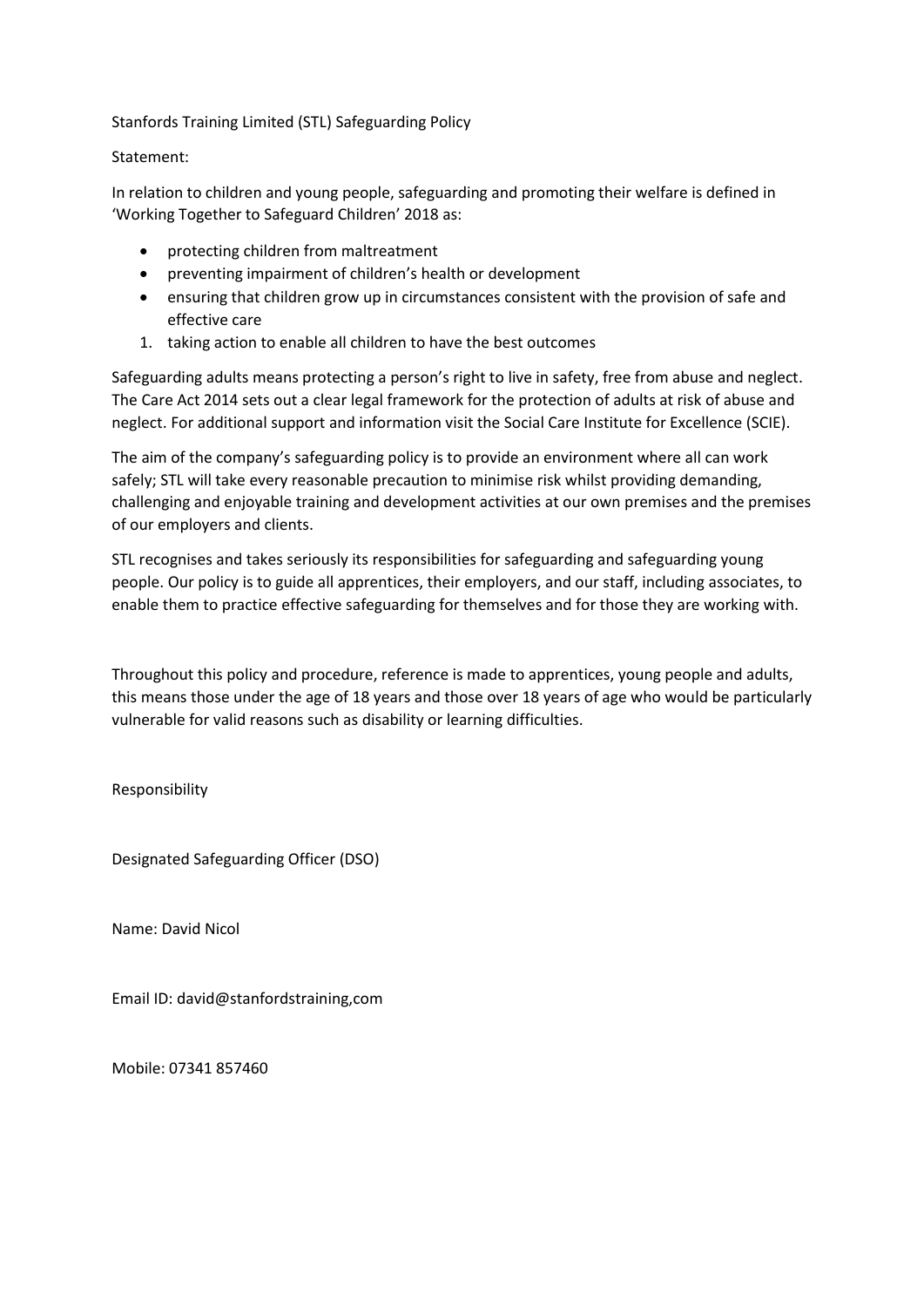The managing director and senior management team are accountable for the execution of this policy throughout the organisation. The Designated Safeguarding Officer, David Nicol has overall responsibility for safeguarding for STL. They are required to provide the directors and senior management team (SMT) with information pertaining to safeguarding and such notifications will be addressed where required, under the safeguarding agenda item of SMT meetings. The Safeguarding Officer shall ensure active compliance with this policy by all staff, apprentices, stakeholders, freelance trainers and linked employers. All staff will actively endeavour to implement this policy.

# Commitment

STL is committed to supporting all stakeholders to understand and implement this policy. Keeping Children Safe in Education 2021 / Part 1 (KCSIE) is statutory guidance for schools and colleges. As an independent training provider, we use this as a benchmark of good practice in safeguarding. Employees are required to read this document during induction and at least annually as part of their ongoing refresher safeguarding training.

The sexual violence and sexual harassment between children in schools and colleges (DfE Sept 2021) guidance is also used by the DSO and senior management team to support their knowledge and understanding of what sexual violence and sexual harassment is, how to minimise the risk of it occurring and what to do when it does occur or is alleged to have occurred. Some main points from this guidance is used in this policy to support Pier Training employees to understand their role in safeguarding young people from sexual violence.

This policy, alongside the Prevent Policy, is included as part of the enrolment and induction process for new employees and apprentices. Employees sign and date documentation as confirmation that the policy has been read and understood.

The apprenticeship manager provides new employers with an Employer Apprenticeship Agreement which includes reference to mandatory policies and procedures, including safeguarding and prevent.

The commitment statement that is signed by all stakeholders includes contact details for the Designated Safeguarding Officer.

The DSO is committed to ensuring ongoing information and guidance on safeguarding and prevent is provided to all stakeholders. This is promoted through the Pier Training safeguarding newsletter, news feed alerts on the employee SharePoint site, OneFile e-Portfolio announcements and via social media posts, including active engagement in annual safeguarding awareness events.

## Prevent

STL addresses its legal duty in relation to 'prevent' within the context 'safeguarding' under the Counterterrorism and Security Act 2015. STL's 'Prevent Policy' specifies its obligation to safeguard all stakeholders including apprentices from being drawn into terrorism.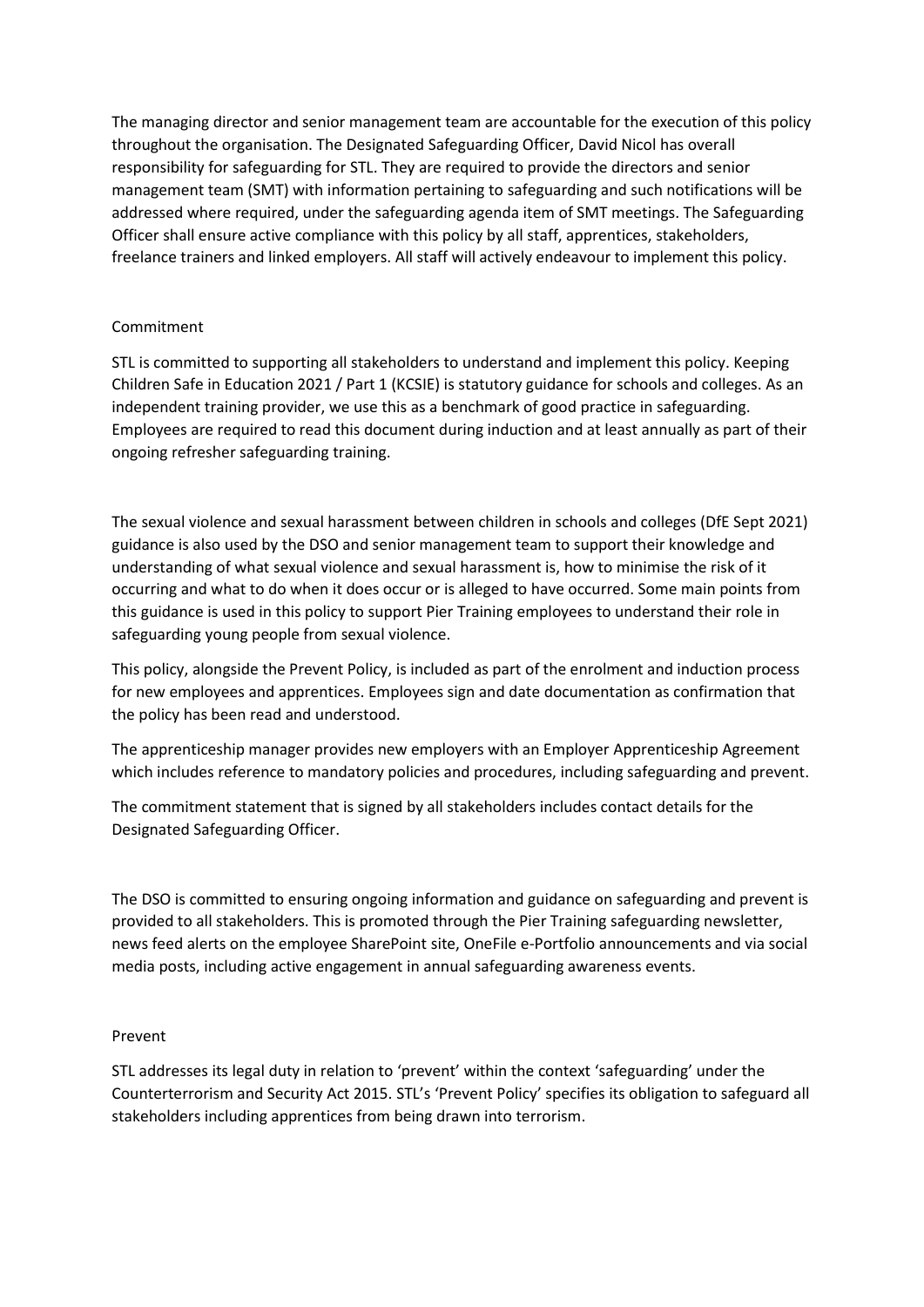Although our prevent strategy is set out in more detail as an additional policy, it is important to understand that prevent is part of the overarching safeguarding policy. Refer to Pier Training Prevent Policy for details.

The prevent policy describes our legal responsibility to fulfil the prevent duty by protecting employees and apprentices from radicalising influences, ensuring they are resilient to extreme narratives and can identify and deal with changes in behaviour which will need to be reported accordingly through the 'Channel' process.

In brief, the prevent policy sets out the responsibilities of the Designated Safeguarding Officer (DSO) to ensure that all staff:

- have undertaken training in the prevent duty
- can recognise changes in behaviour which may indicate radicalisation and extremism
- know how to protect apprentices and employers from radicalising influences
- know how to support apprentices and employers to develop resilience to extreme narratives
- know how to deal with any issues raised and are aware of when it is appropriate to refer concerns about apprentices or colleagues to the DSO
- exemplify the British values of democracy, the rule of law, individual liberty and mutual respect and tolerance for those with different faiths and beliefs into their practice
- ensure that the prevent policy and procedures are implemented
- Protecting apprentices and employees from radicalising influences

Young people are vulnerable to extremist ideology and radicalisation. Like protecting children from other forms of harm and abuse, protecting young people from this risk is part of STL's safeguarding approach. The company recognises the vulnerability of people under and over the age of 18 and the need to prevent them from becoming terrorists or supporting radicalisation. The prevent objective aims to safeguard apprentices and employees from any form of extremist activity and to challenge terrorism and terrorist activity.

'Extremism' is the vocal or active opposition to our fundamental values, including democracy, the rule of law, individual liberty and the mutual respect and tolerance of different faiths and beliefs. This also includes calling for the death of members of the armed forces. 'Radicalisation' refers to the process by which a person comes to support terrorism and extremist ideologies associated with terrorist groups. (DFE-00247-2018)

Our prevent policy is to guide all employees, apprentices, and their employers to enable them to practice effective safeguarding and prevent procedures for themselves and for those they are working with.

Building resilience to radicalisation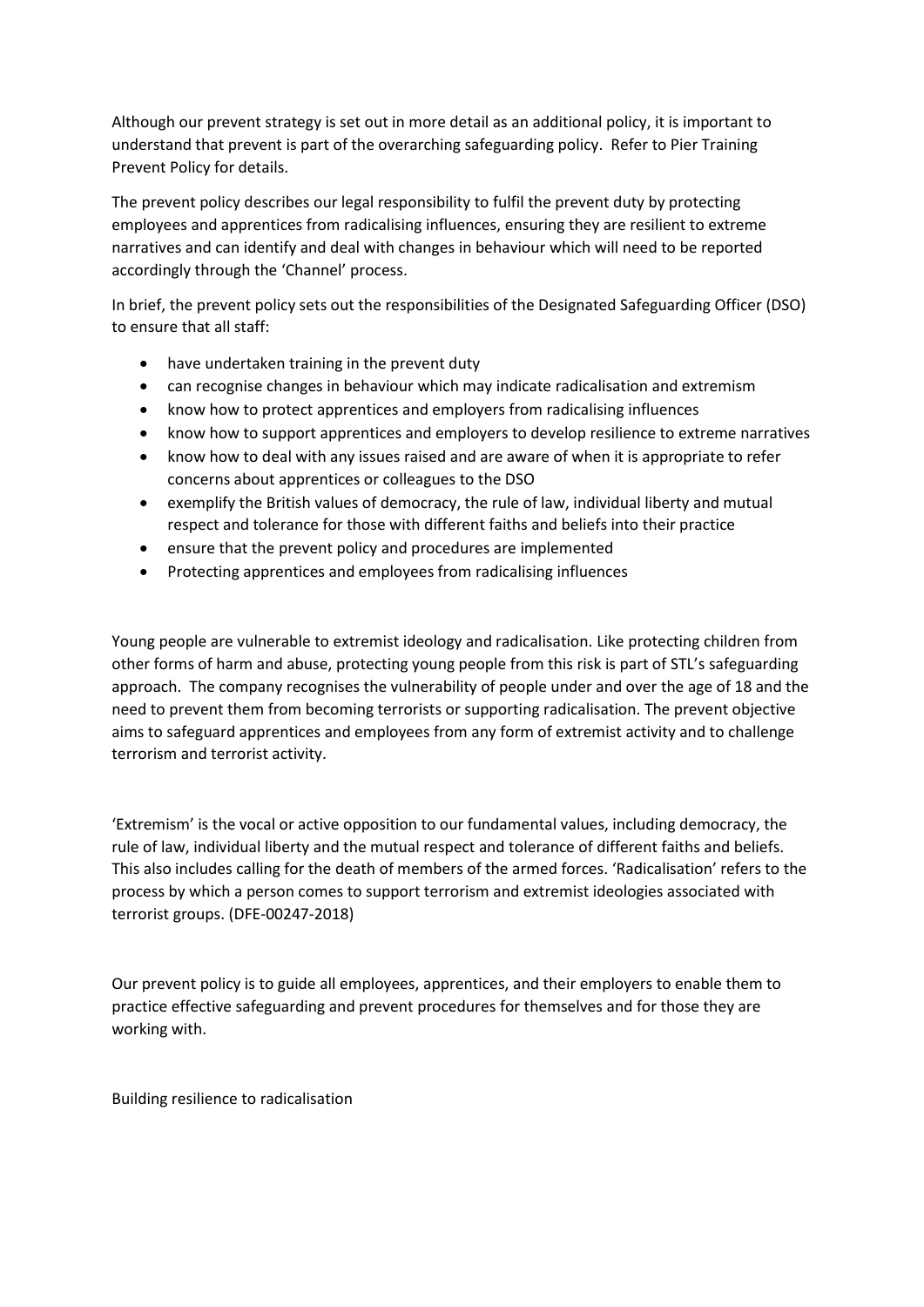At STL, we help employees and apprentices to build resilience to radicalisation by providing a safe environment for debating controversial issues and helping them to understand how they can influence, be influenced, and participate in decision-making.

The assessors/job coaches use real stories from the media to teach apprentices about democracy, political and social issues, how to recognise and manage risk, make safer choices, and recognise when pressure from others threatens their personal safety and wellbeing. This is an effective way of illustrating how to resist external pressures, including knowing when, where and how to get help.

Young people are often searching for answers to questions about identity, faith and belonging, and we have a duty to support them. Assessors/job coaches work hard with apprentices to encourage personal resilience and a positive sense of identity. Using real examples and asking apprentices to deconstruct emotionally challenging situations and proposing solutions using the ABC approach often helps to foster this:

A – an Activating event, Action or Adversity

B – a Belief which either motivated the activating event or was formed as a result of the activating event

# C – Consequence

Apprentices are encouraged to reflect on thoughts and beliefs following an activating event (such as a terrorist attack or exposure to extreme narratives) and examine real evidence as well as identify assumptions or faulty thinking. This supports critical thinking and encourages tolerance and understanding.

# Identifying changes in behaviour

When working closely with employees, apprentices, and young people, we recognise that we may observe the possible signs and symptoms of extremism, terrorism, and radicalisation.

## We therefore:

Establish and maintain environments where employees and apprentices can feel safe, secure; and encourage apprentices to talk and actively listen to their peers.

Ensure employees, apprentices and young people know that there are adults whom they can approach if they are worried and feel the need to talk.

Recognise changes in behaviour such as:

- Outward appearance
- Becoming increasingly argumentative
- Refusing to listen to different points of view
- Unwilling to engage with students who are different
- Becoming abusive to students who are different
- Embracing conspiracy theories
- Feeling persecuted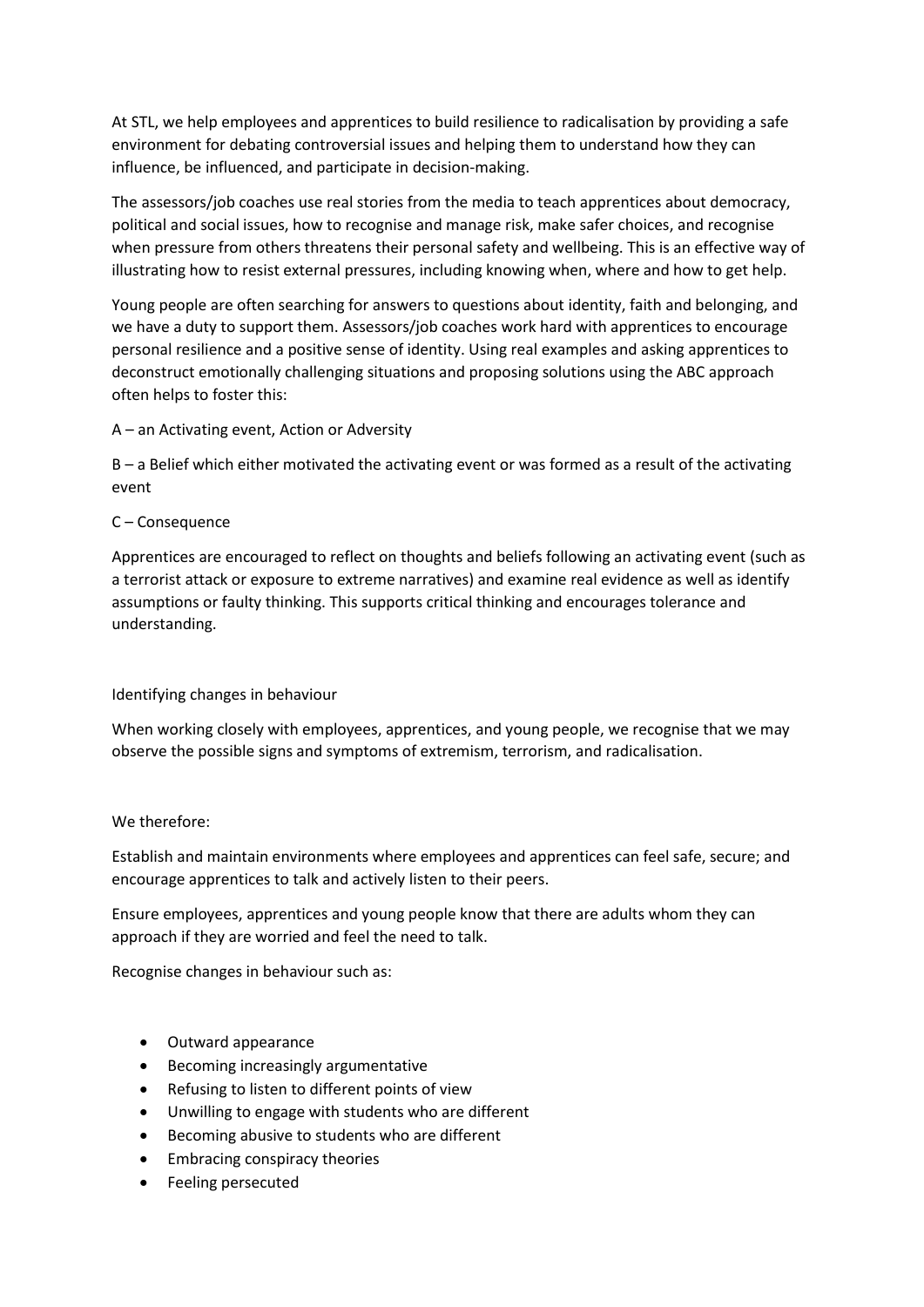- Changing friends and appearance
- Distancing themselves from old friends
- No longer doing things they used to enjoy
- Converting to a new religion
- Being secretive and reluctant to discuss their whereabouts
- Sympathetic to extremist ideologies and groups

Online behaviour:

- Changing online identity
- Having more than one online identity
- Spending a lot of time online or on the phone
- Accessing extremist online content
- Joining or trying to join an extremist organisation

Concerning factors or vulnerabilities that could make a person vulnerable to radicalisation or manipulation into terrorist activity, for e.g., it has been noted that acceptance of extremism and extremist activity is at a higher number in younger people and those of lower-income socioeconomic backgrounds.

Factors like the one above should be recognised as significant vulnerabilities that can be exploited in the name of terrorism and terrorist activities. Further factors can also be the reason for radicalisation. Staff are encouraged to read up on them more and to voice any concerns at an early stage.

Procedure for dealing with a Prevent disclosure and reporting concerns

If a staff member receives a disclosure or has a concern, they will explain clearly to the individual about what to expect next and how information could be shared with those that need to know. At this stage, they would seek permission to share this information, unless doing so would put the individual or others at increased risk of significant harm. Refer to the Prevent policy for further details.

Information sharing will be based on the following: is it "…necessary, proportionate, relevant, adequate, accurate, timely and secure?" (HM Government: Information sharing. July 2018).

Implementing the Safeguarding Policy

## Preventing Abuse

Prevention is a key principle in the safeguarding of children and adults. Prevention for adults needs to take place in the context of person-centred support, with individuals empowered to make choices and supported to manage risks. STL employees are aware of their responsibilities to Safeguard adults under The Care Act 2014.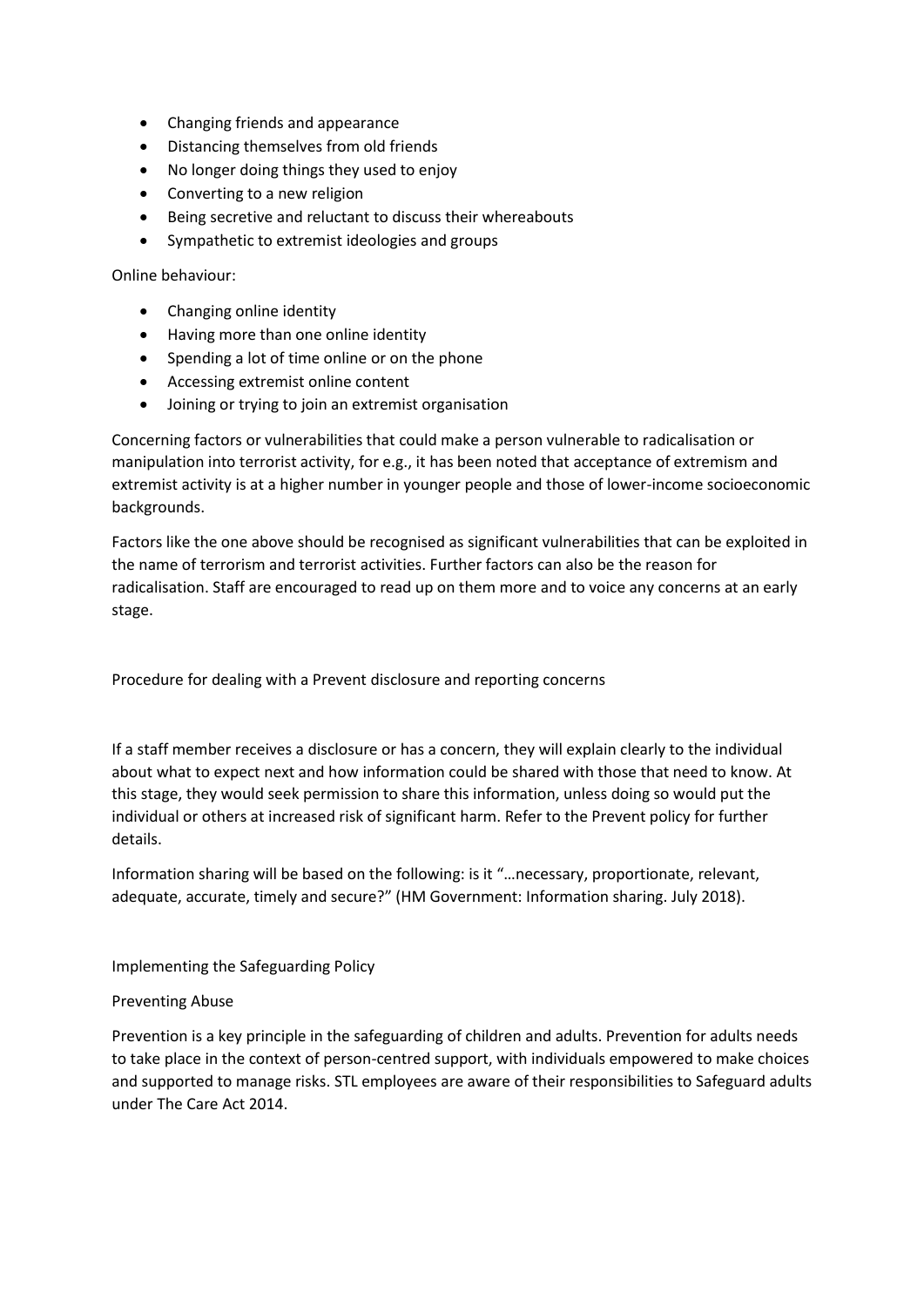STL employees receive robust training in understanding safeguarding and the prevention of child abuse. This policy sets out what child abuse is, the signs to look out for, clear guidance in how to deal with a concern and how to report it. This gives STL employees the knowledge and confidence to act quickly on a concern and therefore help to prevent abuse.

## Apprentices

Prior to enrolment, apprentices are invited to attend an information session to learn about an apprenticeship. During this session, safeguarding and prevent is introduced, including who an apprentice can contact if they have a safeguarding concern.

During enrolment, apprentices are taught about safeguarding and they are required to complete an induction workbook which includes the Safeguarding and Prevent policy or apprentices are asked to undertake an online safeguarding training module before beginning their apprenticeship. This is followed up again by the apprentice's allocated tutor during a knowledge check session to ensure that the apprentice understands the information given, and the tutor will answer any questions to further promote the content of this policy.

Safeguarding and prevent continue to be promoted throughout an apprentice's journey with Pier Training through teaching and learning sessions and bimonthly reviews.

# Safer Recruitment

STL are committed to the practice of safer recruitment, ensuring checks are carried out of the suitability, identity and validity of staff before commencing work with young and vulnerable people. STL will ensure all staff undertake DBS criminal records check at an enhanced level including barring and police disclosure, where legal and appropriate (without breaching the Rehabilitation of Offenders Act) but complying with regulated activity safeguarding requirements. References are sought and checked as nominated by the applicant. Such references must come from a person who is not related to the applicant and who preferably knows of the applicant's character, trustworthiness, any previous experience of working with/looking after children and young people. For more detailed information refer to the Safer Recruitment Policy.

# Training for Employees

The DSO is responsible for managing and monitoring safeguarding and prevent training for all employees. A record of employee training is kept on file. It is a requirement that the DSO ensures all staff receive child protection and adult safeguarding training to equip them with the knowledge and skills to safeguard apprentices. This is reviewed and updated regularly.

The internal quality assurance team undertake regular observations of teaching and learning (OTLs). The implementation of safeguarding and prevent form part of the observational requirements and if tutors are observed not implementing this, then this is addressed as an OTL action until resolved.

The DSO provides effective regular and up-to-date training during standardisation meetings for the awareness of all aspects of safeguarding including, prevent, e-safety and the wider definitions of abuse, including knowing what to do if they have a concern about a child/young person and how to respond to a report of abuse.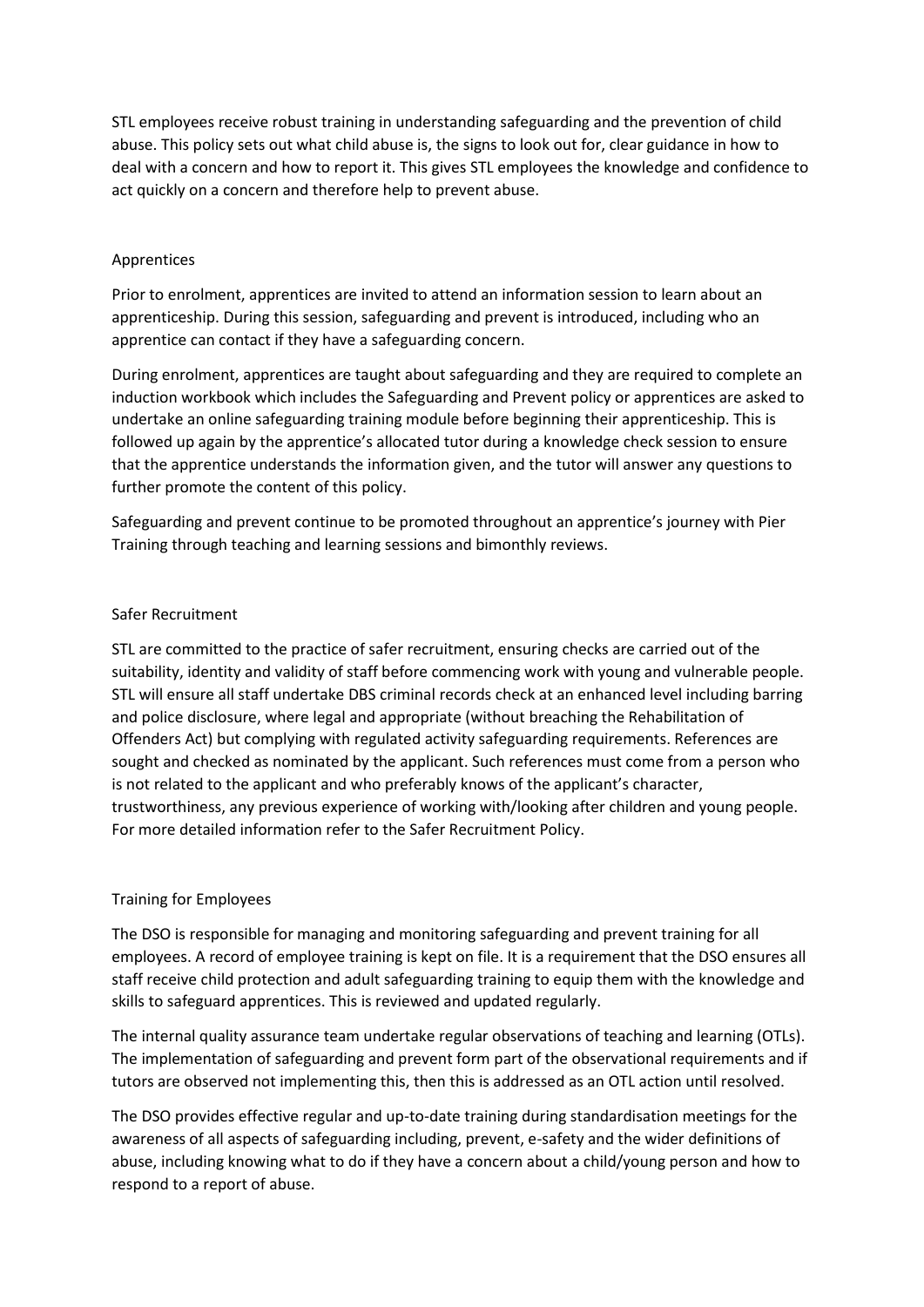All Staff must as a minimum complete Level 1 safeguarding training and prevent training every two years; however, as a minimum, all staff must also attend refresher training delivered by STL DSO annually.

It is a requirement that the DSO completes Designated Safeguarding training and Level 2 Child Protection training at least every two years. In addition, it is a requirement that the DSO completes Safer Recruitment and Prevent Training. This training ensures the DSO has the required up-to-date knowledge and skills to support all stakeholders in the engagement and implementation of this policy, consequently allowing them to protect the apprentices and thus preventing abuse towards them.

Furthermore, in doing so we will:

Support staff and young people to keep themselves and others safe.

Promote the development, implementation and review of the policy and effective procedures for identifying and reporting disclosures or suspected concerns of abuse or neglect.

Support young and vulnerable people who have made a disclosure of abuse or neglect.

Ensure safe environments in which young people are employed or placed by carrying out thorough regular health and safety checks to encompass the entire workplace including young person checks.

Ensure, where appropriate, the safe use of Information and Communications Technology (ICT).

Management of Allegations- Allegations Against Staff

As part of the safer recruitment process, checks are carried out of the suitability, identity and validity of staff before commencing work; however, STL recognises that there are adults who will deliberately seek out, create or exploit opportunities to abuse children and young people.

STL has a clear process for the investigation and resolution of allegations made against staff and volunteers. If the allegation or concern falls within one of the defined areas as detailed in the threshold list of harm, shown below, the DSO would make a referral immediately (within 24 hours) to the Local Authority Designated Officer (LADO) within the geographical location of where the employee/volunteer resides.

Allegations that may meet the harms threshold

Where an allegation has been made whereby a person working (employed or volunteer) with children may have:

Behaved in a way that has harmed a child, or may have harmed a child

Possibly committed an offence against or related to a child OR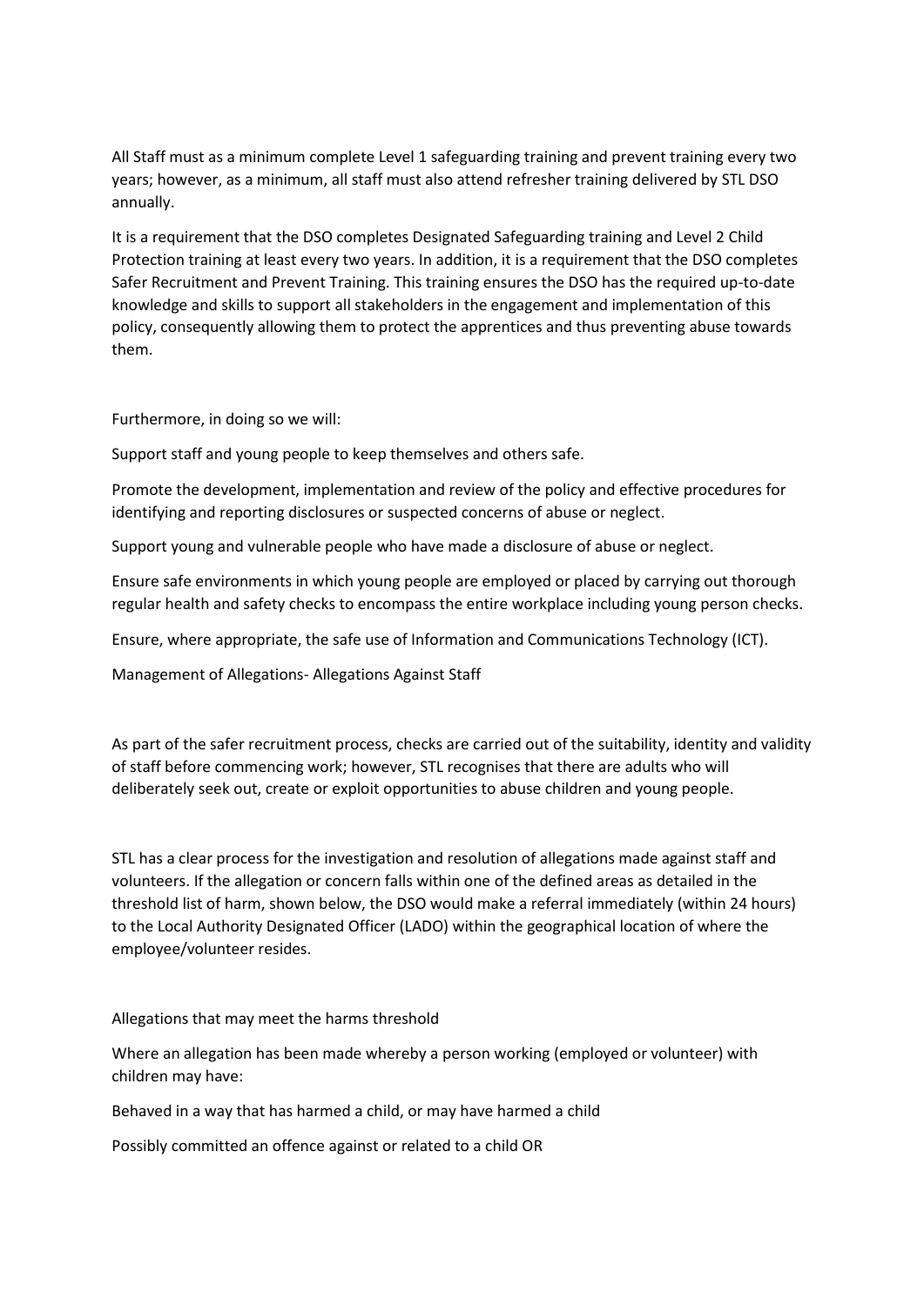Behaved towards a child or children in a way that indicates he or she may pose a risk of harm if they work regularly or close to children

Behaved or may have behaved in a way that indicates they may not be suitable to work with children. Keeping Children Safe in Education (2021)

Birmingham Safeguarding Children Partnership LADO service provides guidance and support for professionals. A useful toolkit and contact details can be accessed at:

# https://www.lscpbirmingham.org.uk/lado

Suspension of an STL employee or volunteer would not be an automatic response when an allegation is reported. All options to avoid suspension would be considered prior to taking that step. The DSO would complete the referral paperwork and discuss the next steps with the LADO.

Suspension will only be considered in cases where there is cause to suspect a child or young person at STL are at risk of harm, or the case is so serious that it might be grounds for dismissal.

## Early Help

Early help is the support given to a family when a problem first emerges. It can be provided at any stage in a child or young person's life. It is more effective to provide early help when problems first arise than to intervene later (DfE, 2018; EIF, 2021).

Identifying a child or young person who may benefit from early help is important. Signs that a young person may benefit from early help may include:

- Displaying disruptive or anti-social behaviour
- Being bullied or bullying others
- Having poor attendance
- Being involved in, or at risk of, offending
- Having poor general health
- Having anxiety, depression or other mental health issues
- Misusing drugs or alcohol
- Is at risk of modern slavery, trafficking, sexual or criminal exploitation
- Is at risk of being radicalised or exploited
- Has a family member in prison, or is affected by parental offending
- Having a particularly challenging relationship with parents or appearing to be unusually independent from their parents
- Experiencing difficulties at home, such as domestic abuse, parental substance abuse or parental mental health problems

If you have any concerns regarding a child or young person and feel that they would benefit from 'Early Help', share your concerns with the Designated Safeguarding Officer. Visit Birmingham Safeguarding Children Partnership Early Help for more information and advice.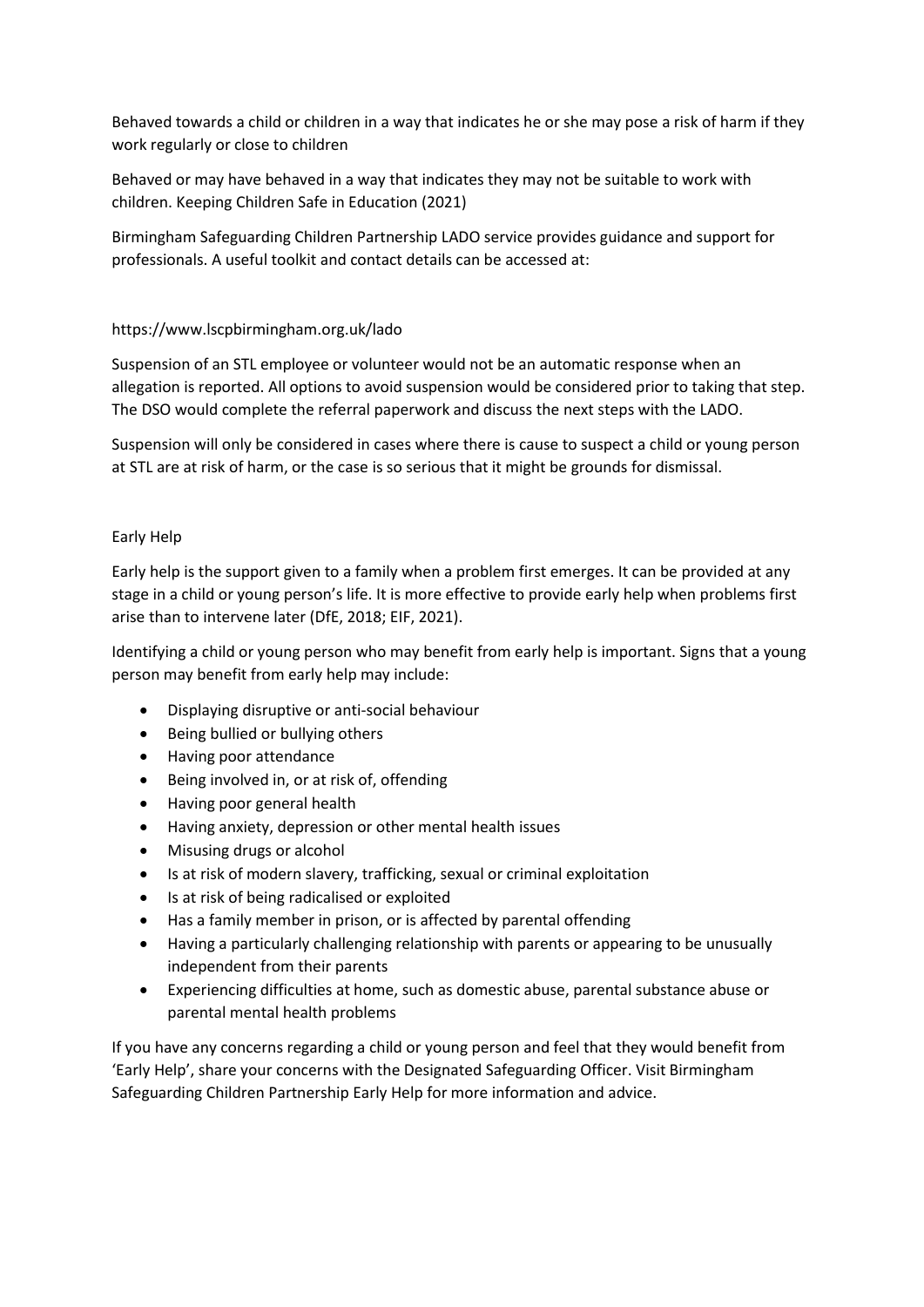# Technology

Technology is a significant component in many safeguarding and wellbeing issues. Children are at risk of abuse online as well as face to face. In many cases, abuse will take place concurrently via online channels and in daily life. Children can also abuse their peers online, this can take the form of abusive, harassing, and misogynistic messages, the non-consensual sharing of indecent images, especially around chat groups, and the sharing of abusive images and pornography to those who do not want to receive such content' (KCSIE 2021).

# Safeguarding Issues and Concerns

Safeguarding action may be needed to protect children and apprentices from:

- Neglect
- Physical abuse
- Sexual abuse
- Emotional abuse
- Bullying, including online bullying and prejudice-based bullying
- Racist, disability and homophobic or transphobic abuse
- Gender-based violence/violence against women and girls
- Peer-on-peer abuse
- Sexual violence and sexual harassment between peers
- Gender-based violence/violence
- Radicalisation and/or extremist behaviour
- Child sexual exploitation and trafficking
- Child criminal exploitation and county lines
- The impact of technology on sexual behaviour, for example 'sexting' and accessing pornography
- Teenage relationship abuse
- Substance misuse
- Issues that may be specific to a local area or population, for example, gang activity and youth violence
- Domestic abuse
- Female genital mutilation
- Forced marriage
- Fabricated or induced illness
- Poor parenting
- Homelessness
- Gaslighting
- So-called honour-based violence
- Other issues not listed here but that pose a risk to children, apprentices and vulnerable adults

For more information on these terms refer to pages 7-13 and the annex on page 21 in KCSIE 2021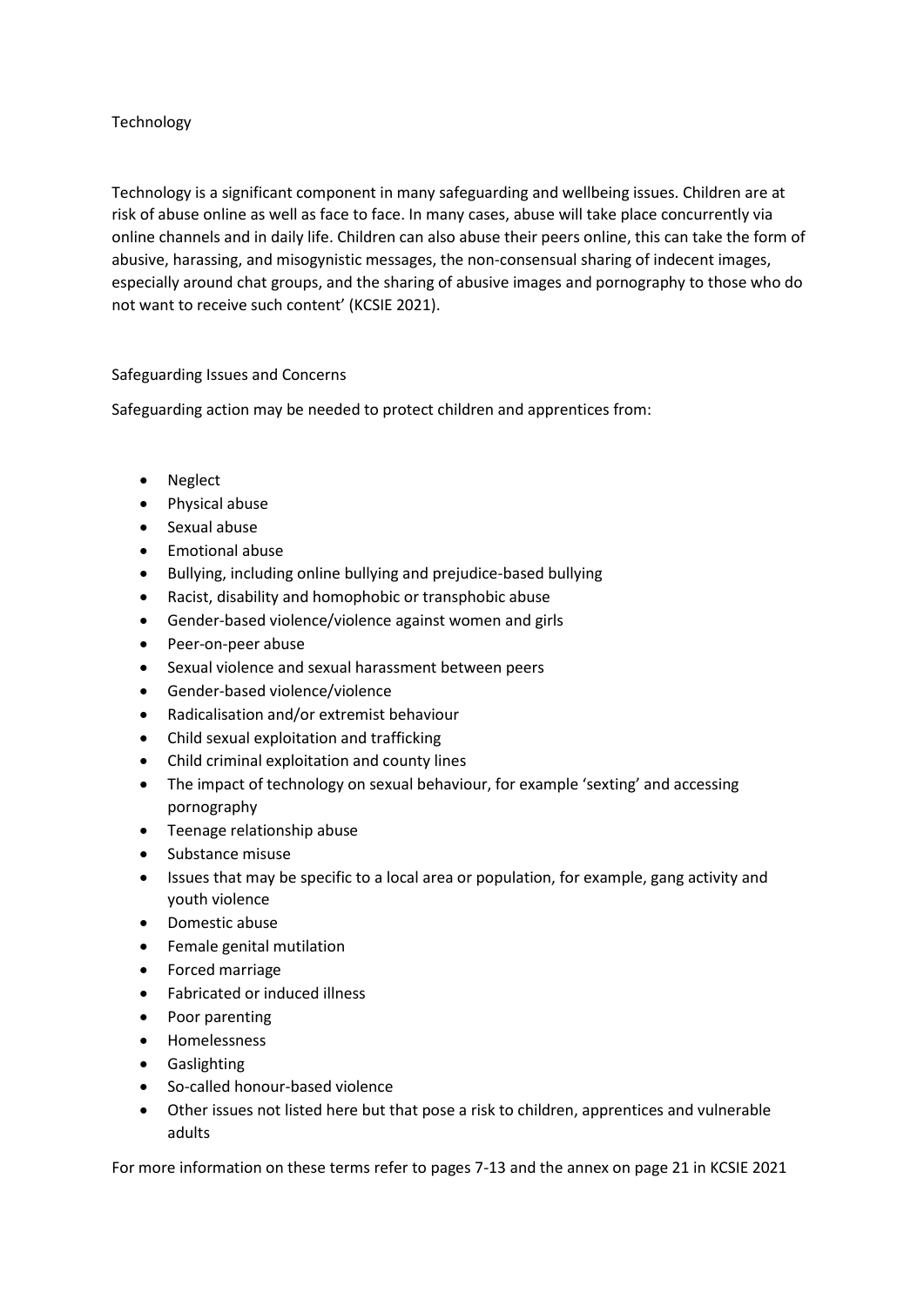#### Raising, Recording and Investigating Concerns

In working closely with apprentices and young people, we recognise that staff and employers can observe the possible signs and symptoms of abuse.

#### We therefore:

Establish and maintain environments where apprentices can feel safe, secure and encouraged to talk and to be listened to.

Share all relevant up-to-date information with apprentices and tutors on how to get support and guidance when needed.

Meet with apprentices on a one-to-one basis each month and inquire about their well-being, including safeguarding which gives the apprentice an opportunity to share any concerns.

Ensure apprentices and young people know that there are adults to whom they can approach if they are worried and feel the need to talk.

Record through a bimonthly review of progress and concerns around safeguarding and give apprentices the opportunity to disclose necessary information.

Signpost apprentices with permission to seek guidance and support from other professionals.

Where an apprentice or young person discloses an incident of abuse or neglect to a staff member or in a situation where the staff member suspects a young person is being abused or is at risk, staff should respond accordingly to the following:

Receiving the disclosure:

Stay calm.

Listen.

Do not act shocked.

Try and find a quiet, comfortable and suitable place to talk.

Acknowledge and accept what they are disclosing.

Reassure:

Stay calm.

Explain they have done the right thing by telling you and how difficult it is to disclose such information.

Be honest and explain you will have to share the information they give you to be able to help (never promise to keep a secret).

Explain who you need to share the information with and why you are legally required to do so.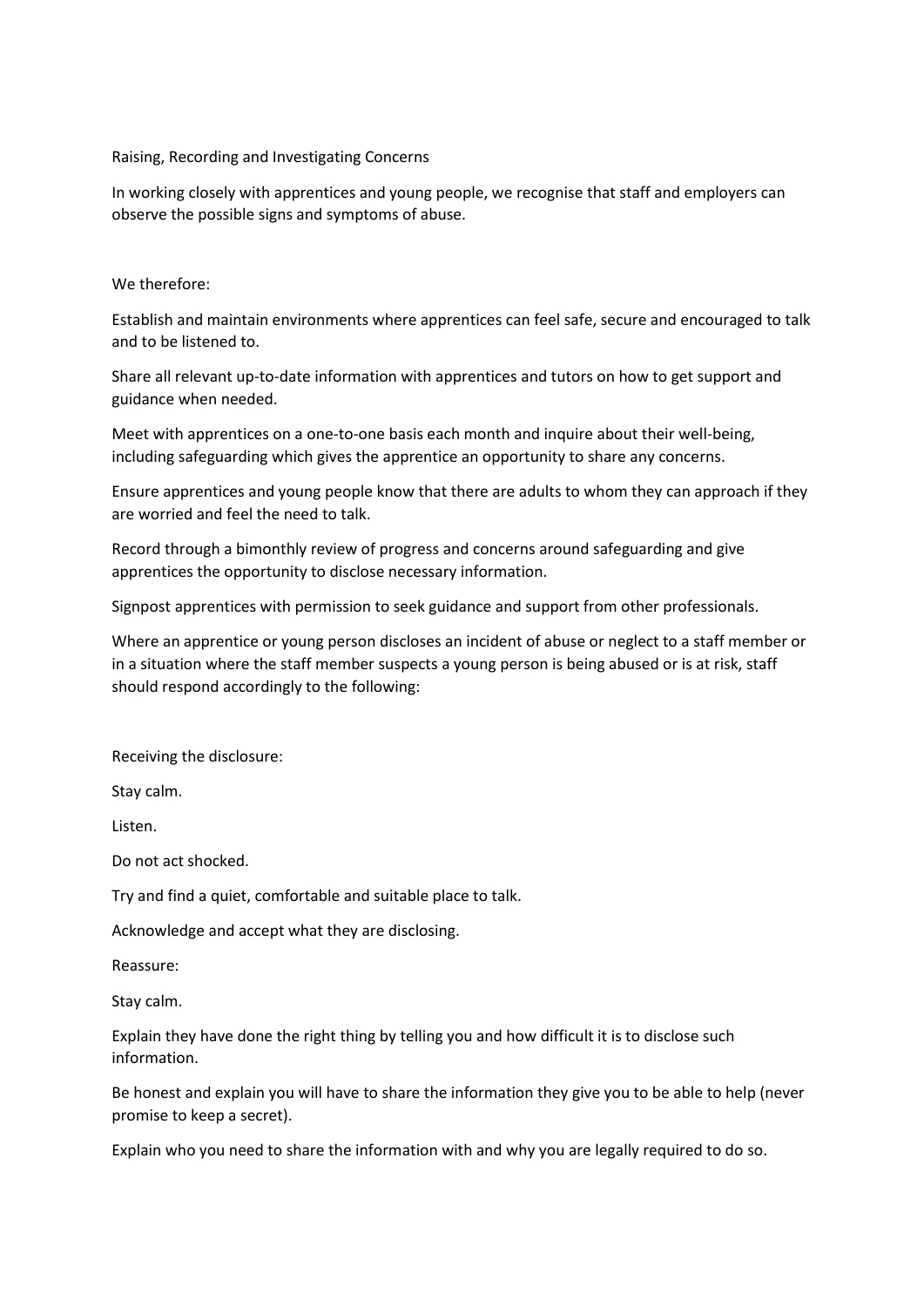Alleviate any feelings of guilt.

Treat disclosed information seriously.

React:

Do not ask leading questions.

Do not criticise or make comments on the perpetrator.

Do not ask the young person to repeat the disclosure to someone else.

Explain what "you" need to do next and who you need to contact.

If the disclosure is about immediate abuse, do not offer a shower, bath or change of clothes.

Contact STL designated officers.

Immediately make the person's wishes known throughout.

Maintain confidentiality (This means only involving those who need to be involved, such as the designated safeguarding lead (or a deputy) and children's social care).

Record:

Write things down at the time.

Record the actual words used by the young person word for word.

Keep original notes regardless of where they are written.

Transfer your notes to the cause of concern/safeguarding log form.

Use a body map if appropriate.

Do not place your own interpretation or assumptions.

Ensure STL's Safeguarding Incident Report form is completed and emailed to the DSO. These can be downloaded from SharePoint- Safeguarding & Prevent- Admin and Compliance.

Sexualised Violence and Sexual Harassment

A young person's sexual behaviour may be developmental, problematic or harmful (Hackett continuum 2014) This term is referred to as "harmful sexual behaviour" (HSB). HSB can occur online and/or face to face and can also occur simultaneously between the two.

The age and stage of the young person displaying HSB must be considered. For instance, HSB is deemed more harmful if one child is much older or a child is disabled.

The NSPCC provides information and advice about manging incidents of HSB: NSPCC Learning: Protecting children from harmful sexual behaviour. This information is used by Pier Training as supplementary guidance.

Sexual harassment can occur through a group of peers or young people sexually assaulting or sexually harassing a single individual or group. It can occur online and face to face (both physically and verbally) and are never acceptable. Pier Training are committed to addressing inappropriate behaviour and we know that intervention can help prevent problematic, abusive and/or harmful behaviour in the future.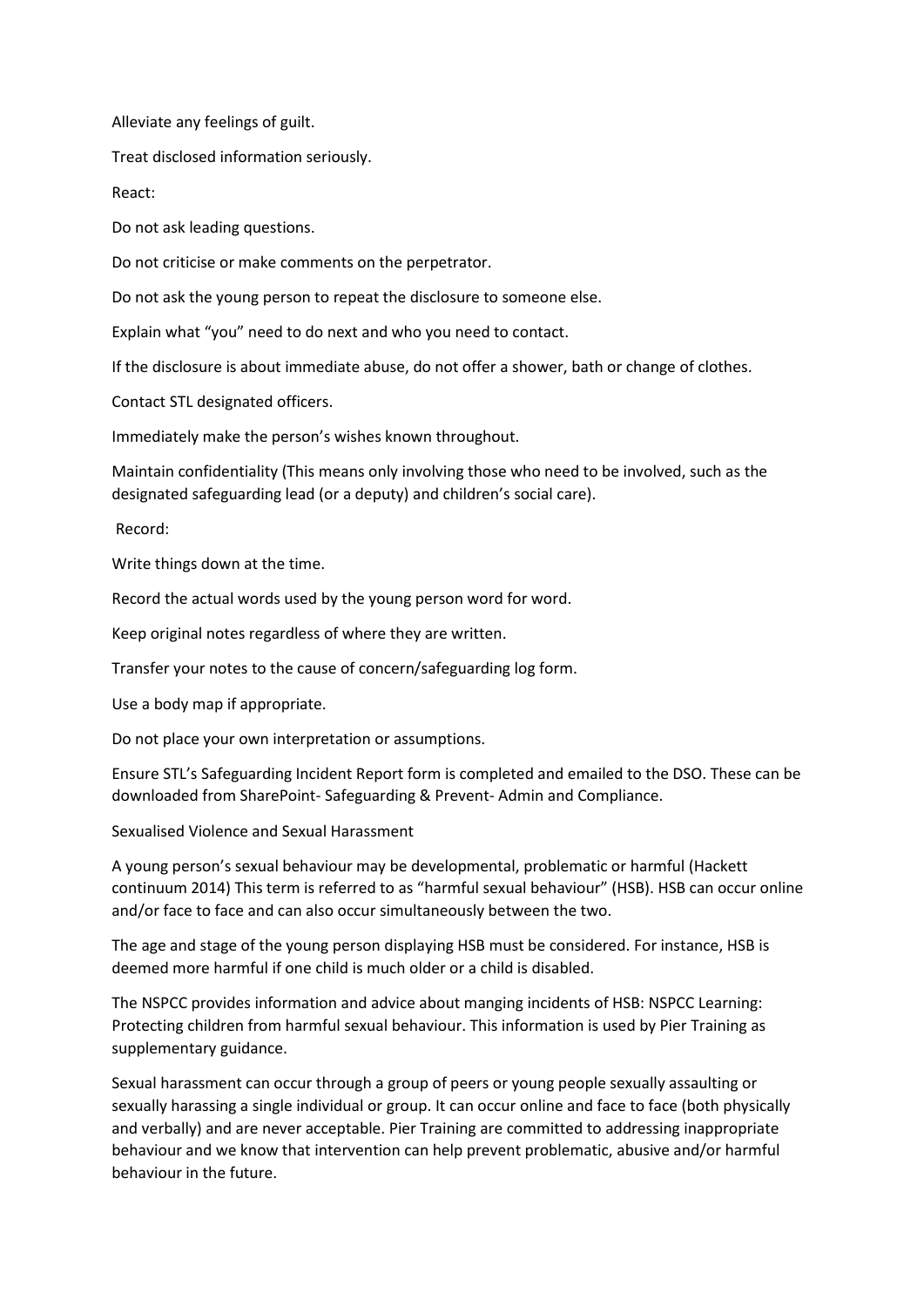Sexual harassment can include:

sexual comments, such as: telling sexual stories, making lewd comments, making sexual remarks about clothes and appearance and calling someone sexualised names.

sexual "jokes" or taunting.

physical behaviour, such as: deliberately brushing against someone, interfering with someone's clothes

online sexual harassment, such as consensual and non-consensual sharing of nude and semi-nude images, up skirting, sexualised online bullying, unwanted sexual comments and messages, sexual exploitation.

Sexting between adults is legal. However, it is against the law to send a nude or any kind of sexual image or video to someone under 18.

When you're under 18 it's against the law to send nudes or sexual videos of you to anyone else. It's also against the law for anyone to save or share a nude or sexual video of you. Even if it's a selfie or they're under 18 too.

Harmful sexual behaviour is:

contact and non-contact behaviours

online and offline behaviours including technology assisted behaviours

group/gang and peer influenced behaviours

Harmful sexual behaviours are therefore defined as:

"Sexual behaviours expressed by children and young people under the age of 18 that are developmentally inappropriate, may be harmful towards self or others, or be abusive towards another child, young person or adult."

STL employees working with young people up to the age of 18 are advised to maintain an attitude of 'it could happen here' and be aware of how to respond appropriately to all reports and concerns.

Sexual violence refers to sexual offences under the Sexual Offences Act 2003 as listed below:

Rape Assault by Penetration Sexual assault

Causing someone to engage in sexual activity without consent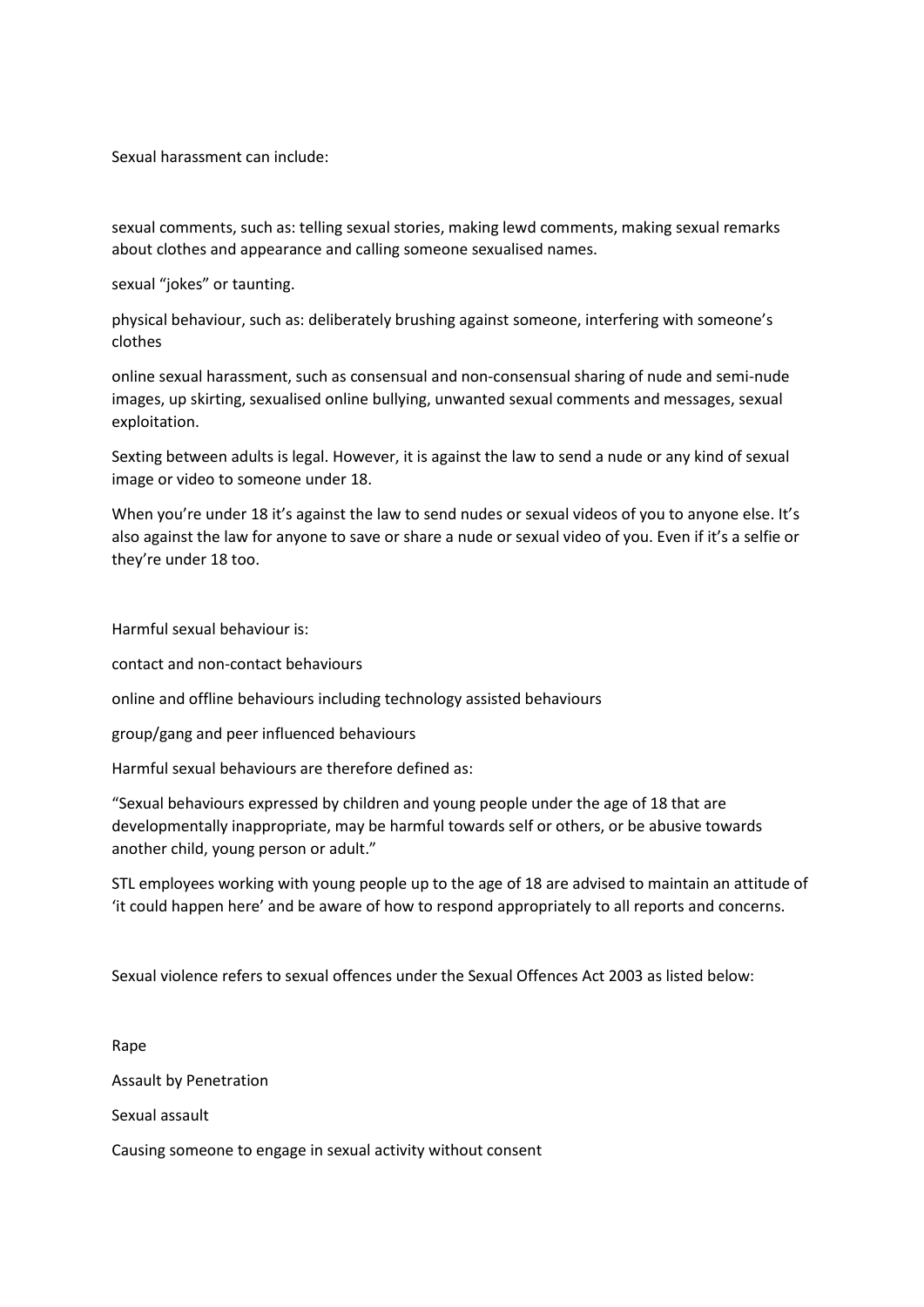Extra-familial harms and County Lines

Safeguarding incidents and/or behaviours can be associated with factors outside the learning environment and / or between children. The DSO assessors/job coaches are mindful to be alert to young people who may be at risk of abuse or exploitation in situations outside their families. Extrafamilial harms take a variety of different forms which make young people vulnerable to multiple harms including (but not limited to), sexual exploitation, criminal exploitation, sexual abuse, serious youth violence and county lines.

#### What is consent?

Consent is about having the freedom and capacity to choose. Consent can be withdrawn at any time during sexual activity and each time activity occurs. Further information about consent can be found here: Rape Crisis England & Wales

a child under the age of 13 can never consent to any sexual activity.

the age of consent is 16; 17

sexual intercourse without consent is rape

Dealing with an Incident of HSB

STL employees should respond by following these safeguarding principles of practice:

Victims will be reassured and taken seriously

Abuse that is outside the training environment or online will be taken seriously

Never give the individual the impression that they are creating a problem by reporting sexual violence or sexual harassment

Regarding nudes or semi-nude images – staff will not view or forward any such image (for further advise on how to respond click here)

Not promise confidentiality as it is likely that the concern will have to be shared further (e.g., STL DSO)

Provide support and be respectful

Listen carefully and be non-judgemental

Use the child's language, do not ask any leading questions

Wait until the end of the reported disclosure and immediately write up a thorough summary using the STL safeguarding incident record sheet. Only record the facts as the young person presented them. You MUST not write any personal opinions.

Inform the STL DSO as soon as practically possible.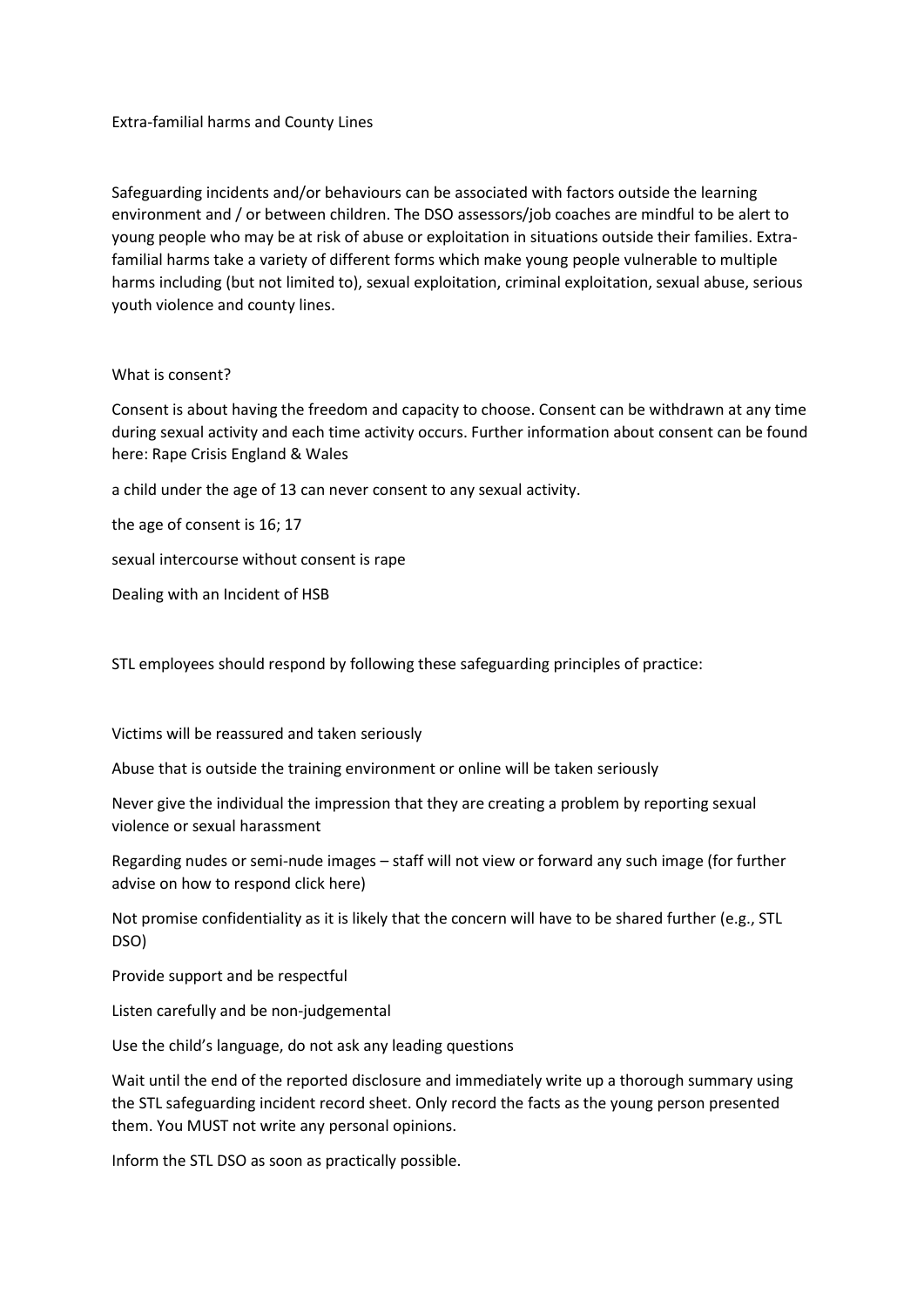Refer to this guidance for further information and advice: sexual violence and sexual harassment between children in schools and colleges (DfE 2021)

Information Sharing, Confidentiality and GDPR

If a child or young person discloses that they are being abused, STL training employees understand they must maintain an appropriate level of confidentiality. This is likely to only include those who need to be involved, such as the designated safeguarding lead (or deputy) and children's social care.

STL recognises the importance of information sharing between practitioners and local agencies whilst also adhering to The Data Protection Act 2018, and the UK General Data Protection Regulation (UK GDPR) about processing personal information fairly, lawfully whilst keeping information held safe and secure. Despite these regulations, we understand our GDPR processing duty in ensuring we safely store and share 'special category personal data' on safeguarding to the relevant authorities. This may include a tutor sharing information without consent where there is a good reason to do so as it will safeguard the child/young person in a timely manner.

All concerns, discussions and decisions made, and the reasons for those decisions, are recorded in writing on a Safeguarding Incident Report Form. This is kept confidential and stored securely in a locked file on SharePoint. Concerns and referrals raised are kept in a separate file for each child or young person.

The Data Protection Act 2018 and UK GDPR do not prevent the sharing of information for the purposes of keeping children safe. Fears about sharing information must not be allowed to stand in the way of the need to safeguard and promote the welfare and protect the safety of children (KCSIE 2021).

Designated Safeguarding Officer's Responsibilities:

Seeking 'Early Help' from the Local Safeguarding Children Partnership

Overseeing the referral of any case of suspected abuse or allegations.

Providing advice and support to staff on safeguarding issues.

Maintenance of records on safeguarding referrals, complaints or concerns raised.

Liaising and advising employers that recruit apprentices or young people to ensure appropriate safeguards are put in place.

Ensuring that staff receive training in safeguarding issues and are aware of the company's policies and procedures.

Ensuring appropriate continuous professional development training and awareness for all staff.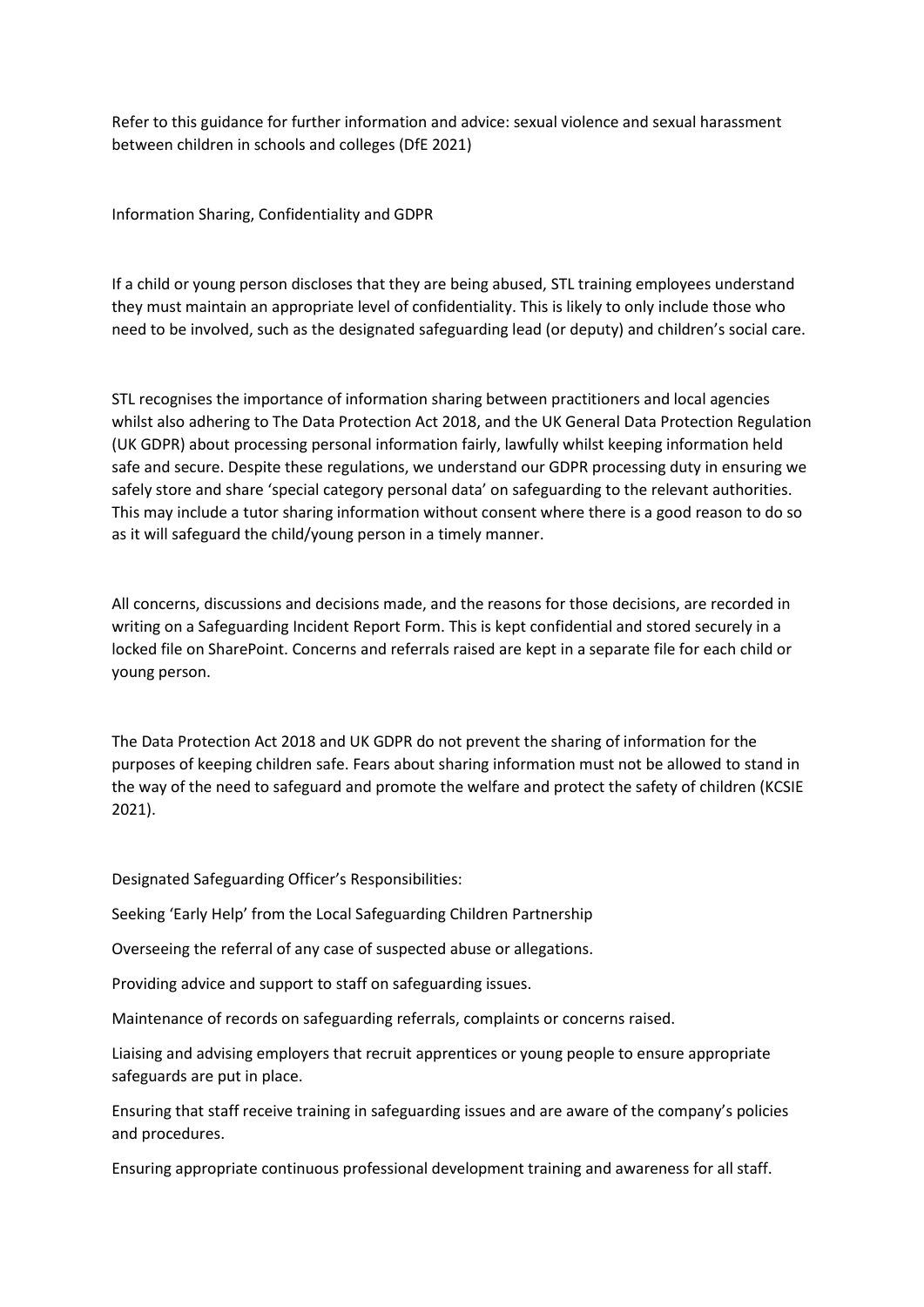Liaising with the Director responsible for addressing all safeguarding issues that arise and ensuring all safeguarding decisions are shared.

Ensure any child protection and/or safeguarding concerns are shared immediately with the relevant local authority. Where the concern is about suspected harm or risk of harm to a child or vulnerable adult, the referral would be made to the local area Safeguarding Children Board/Safeguarding Children Partnership or Safeguarding Adult's Board/Safeguarding Adult's Partnership.

Whistleblowing

Where an employee feels unable to raise an issue or feels that their genuine concerns are not being addressed by the DSO or deputy DSO, the individual can escalate their concern to the Managing Director, Mohammed Sowe; telephone 0121 633 8100, Email: mohammed.sowe@stanfordstraining.com

The NSPCC's what you can do to report abuse dedicated helpline is available as an alternative route for employees who do not feel able to raise concerns internally. Refer to STL Whistleblowing Policy for more information.

IT Usage for the Protection of Apprentices

STL is committed to online safety. Refer to STL IT Use Protection Policy and Procedures. This policy includes the auditing, monitoring and logging of networks, computers, internet usage and email usage by employees and for apprentices using OneFile.

WE closely monitoring IT usage in real time in order to identify and address inappropriate use of IT, at which computer and by whom

Tracking IT use on guest logins

Risk-rating apprentices and sampling IT access

Daily reports to senior leaders of attempts to access inappropriate websites

Developing stringent firewalls with external providers

Sharing data regarding 'popular' contentious and blocked websites that apprentices had attempted to access with police 'Prevent' teams as part of local intelligence gathering

STL assessors/job coaches teach internet safety during their sessions. This includes:

Keeping personal information professional and limited Understanding privacy settings How to practice safe browsing Secure internet connection – using public and private networks Downloading safely Using strong passwords Using secure sites